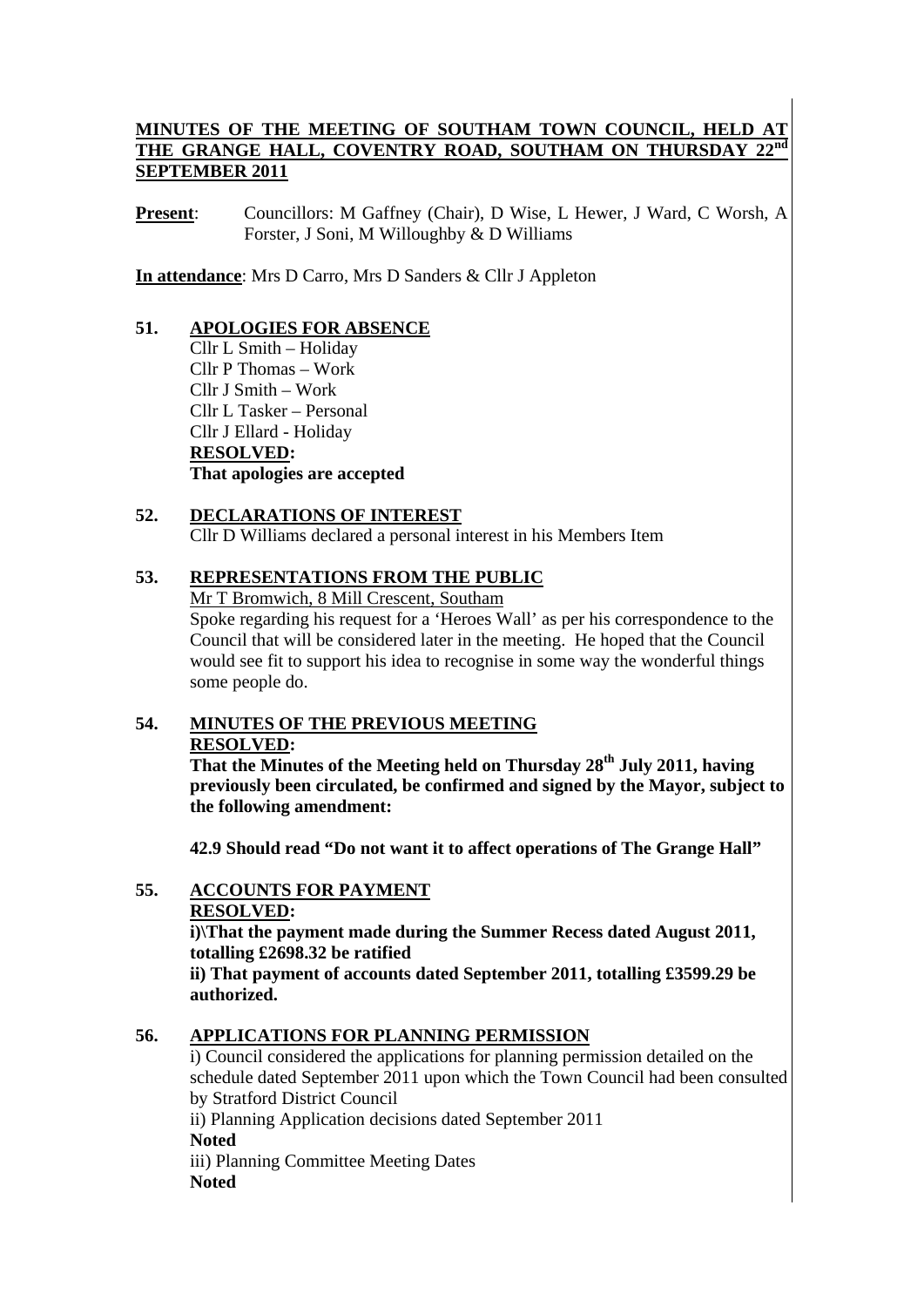## **57. TOWN CLERK'S REPORT**

# **57.1 PUBLIC REPRESENTATIONS**

Mr Bromwich

To be dealt with under 'Correspondence'

## **57.2 MEMORIAL TREES FOR PAST MAYORS**

Members' considered a request from Cllr Gaffney seeking the Council's permission to plant two trees in the grounds of the Grange Hall in memory of Mr Ken Graham and Rev Trevor Rogers.

### **RESOLVED:**

**That the Council gives authorisation for the planting of trees in memory of Mr Ken Graham and Rev Trevor Rogers in consultation with their respective families** 

## **57.3 MEETING WITH SOUTHAM COLLEGE STUDENTS**

Members considered correspondence from Southam College in relation to organising a meeting with their students

### **RESOLVED:**

That a meeting takes place on Tuesday 11<sup>th</sup> October from 1.20pm and that **the following Councillors will attend:** 

**Cllr M Gaffney Cllr D Wise Cllr J Soni Cllr L Hewer Cllr D Williams Cllr A Forster** 

# **57.4 2nd SOUTHAM BEAVER SCOUTS**

Members considered correspondence from the above organisation seeking permission to erect a wooden seat in the vicinity of Warwick Road and Leamington Road to mark the Queen's Diamond Jubilee. Members also considered correspondence from WCC who advised the following:

- The exact location would need to be agreed
- The Town Council would need to take over all responsibility and liability for it
- That a pot of flowers next to the bench would not be authorised unless it is a properly constructed planter and the site could accommodate it

### **RESOLVED:**

**That Southam Town Council agrees to the bench in principle, but would request that it is a metal bench, painted green in keeping with the other benches in the town** 

## **57.5 ELIZABETH HOUSE REFURBISHMENT**

Members considered the Elizabeth House Refurbishment Report and were informed that the previous Council wrote to SDC in January 2008 regarding the costs involved with the Elizabeth House Refurbishment, as the refurbishment ended up costing a lot more money than had been budgeted. The Council had requested a copy of the report relating to this matter and were considering taking the matter to the Ombudsman.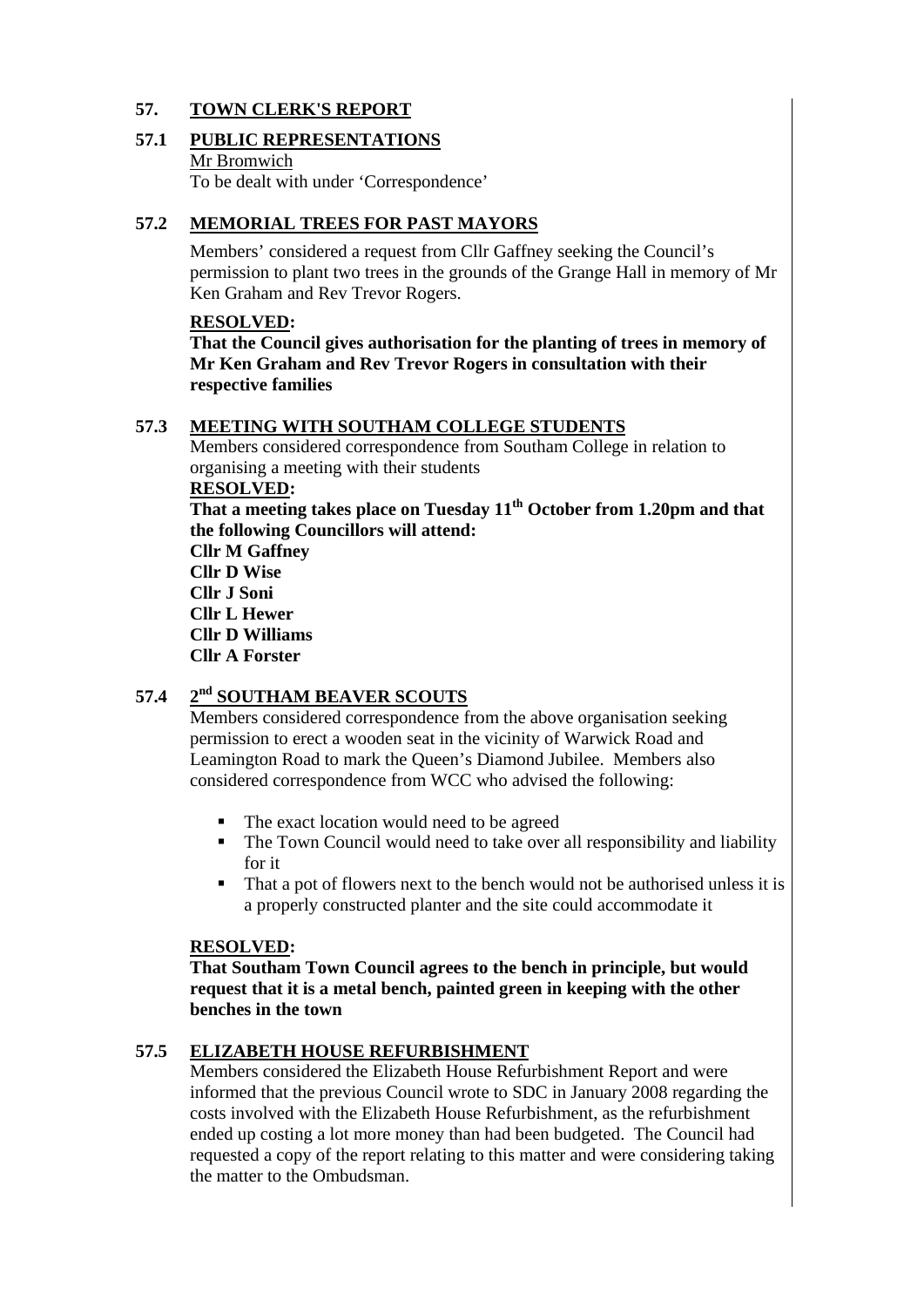## **RESOLVED: That previous Councillors are made aware of the report**

## **57.6 COUNCILLOR VACANCY**

Members considered two applications for the vacant councillor position in Merestone Ward from a Mr Ken Romero and Mr Jeff Smith. The Town Clerk informed members that Mr Smith and Cllr Lesley Smith had both written to the Town Clerk informing her that they were married to each other (as per Standing Orders)

### **RESOLVED:**

 **That following a vote Mr K Romero was appointed to fill the Councillor vacancy for Merestone Ward** 

## **57.7 SOUTHAM LEISURE CENTRE**

Members considered correspondence from SDC following a complaint that the Town Council had received in relation to congestion along Welsh Road West in the vicinity of Southam Leisure Centre, due to a lack of car parking spaces. **RESOLVED:**

 **To forward the response onto the complainant** 

## **57.8 ATTENDANCE AT PLANNING COMMITTEE**

Members considered correspondence from SDC relating to the lack of attendance of Parish and Town Councils at Planning Committee Meetings and the considerable waste of resources as a result.

### **RESOLVED:**

**To respond stating that Southam Town Council now has a procedure to ensure that when the Council objects to an application there is representation from the Town Council at the Committee Meeting. To point out to SDC that contrary to what is stated in their correspondence, the Council do not know the officer's recommendation at the time of considering the application** 

## **57.9 SHARING OF BESPOKE PLANNING TRAINING TO ASSIST WITH COMPLICATED APPLICATIONS**

 Members considered correspondence from Napton on the Hill Parish Council who have written to ascertain whether Southam Town Council would be interested in participating in the above-mentioned training session and contributing to the cost.

### **RESOLVED:**

 **To respond stating that it is unlikely that the Town Council would participate, but would be interested to know the cost** 

## **57.10 REVIEW OF PUBLIC CONVENIENCES**

As a result of Southam Town Council indicating that they would be willing to take part in the review of Public Conveniences, members considered correspondence that included the following key questions:

1. Do you have any direct staff who you would consider asking to take on the opening, closing and cleaning of your local Public Convenience? If you do, would you anticipate this would result in extra costs to you and, if so, roughly how much per year do you think this would be?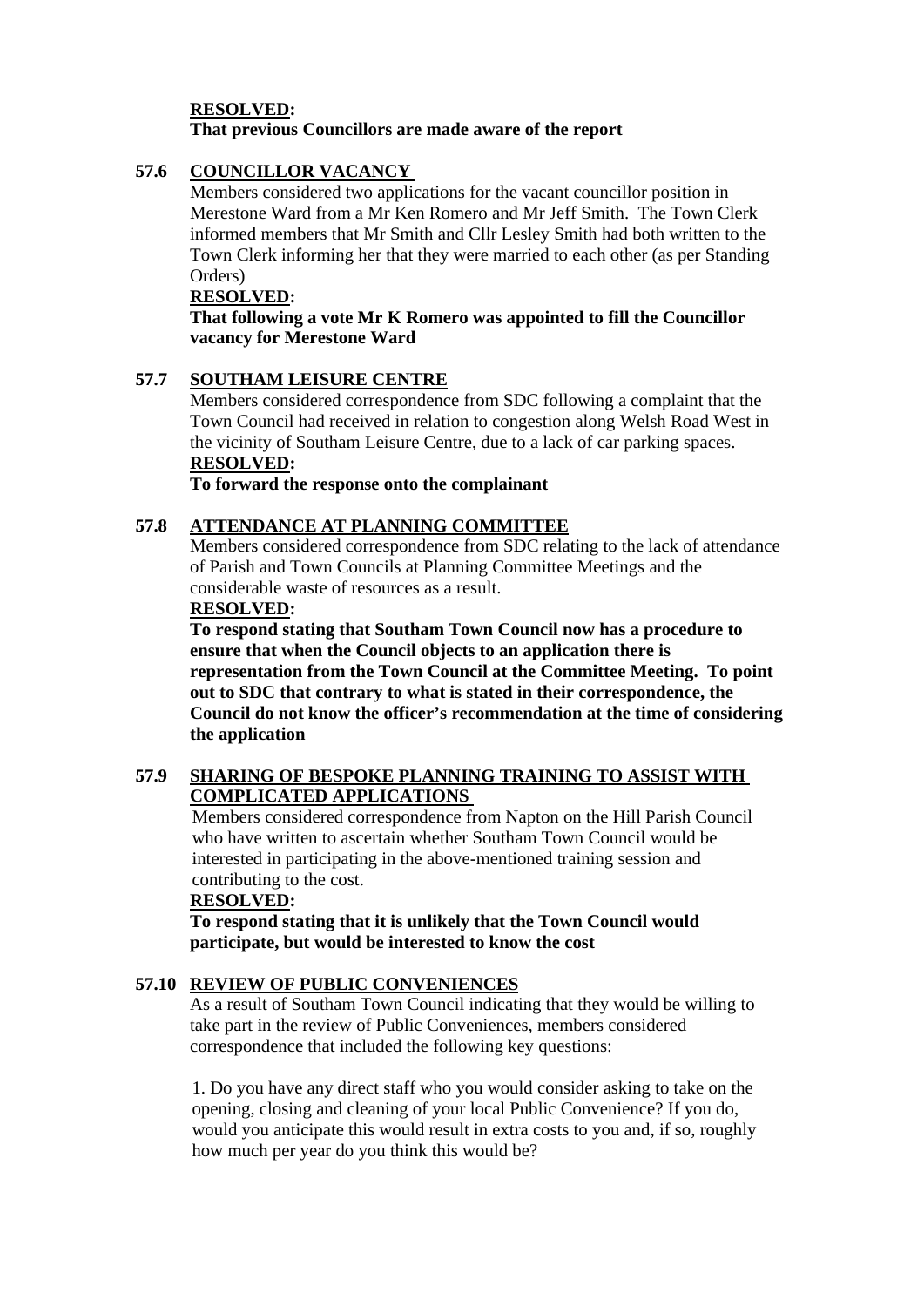2. Are you aware of any local companies or individuals that may be interested in taking on this function? If so could you provide me with some contact details for them so that I can get an estimate of their likely costs?

### **RESOLVED:**

**i)To respond advising that the Town Council do not have any direct staff ii)To put an advertisement in the next Town Council Newsletter** 

## **57.11 STRATFORD UPON AVON TOWN COUNCIL - CCTV**

Members considered correspondence from the above Town Council inviting the Council to attend a meeting to discuss the reduction in manned CCTV coverage for the District and contributing financially towards funding two full-time CCTV operatives.

### **RESOLVED:**

 **To respond stating that the Town Council will not be attending the meeting** 

### **57.12 S137 GRANT APPLICATIONS**

Members' considered S137 Grant Applications from the following organisations: Southam Community Education Centre

Southam Area Action Group – HS2

Southam Community Minibus Committee

2<sup>nd</sup> Southam (Open) Scout Group

### **RESOLVED:**

 **i)To respond to Southam Community Education Centre advising that their organisation did not meet the Town Council's S137 Grant Criteria ii)To award Southam Area Action Group – HS2 £350.50** 

 **iii)To award Southam Community Minibus Committee £1050.00 and state that the money will not be released until the rest of the money needed has been secured** 

 **iv)To award 2nd Southam (Open) Scout Group £1050.00 (£900 to be taken from the Youth Initiatives Budget Line) and state that the money will not be released until the rest of the money needed has been secured** 

### **57.13 MEETINGS/TRAINING/EVENTS**

Saturday 8<sup>th</sup> October 2011 at Leamington Spa, Town Hall - Being A Good Councillor and Clerk – Induction Day =  $Cost £50.00$ **RESOLVED: Noted** 

**57.14 COUNCIL MEETING DATES**<br>Thursday  $27^{\text{th}}$  October 2011 Thursday  $13^{\text{th}}$  October 2011 Thursday  $27<sup>th</sup>$  October 2011 Thursday  $24^{th}$  November 2011 Thursday  $10^{th}$  November 2011 December – Christmas Recess Thursday  $12^{th}$  January 2012 – Precept Thursday  $26<sup>th</sup>$  January 2012 Thursday  $23^{\text{rd}}$  February 2012<br>Thursday  $2^{nd}$  March 2012<br>Thursday  $8^{\text{th}}$  March 2012<br>Thursday  $8^{\text{th}}$  March 2012 Thursday  $22<sup>nd</sup>$  March 2012<br>Thursday  $26<sup>th</sup>$  April 2012<br>Thursday  $12<sup>th</sup>$  April 2012<br>Thursday  $12<sup>th</sup>$  April 2012 Thursday  $26<sup>th</sup>$  April 2012 Thursday  $10^{th}$  May 2012 (Annual Town Meeting & Mayormaking) Thursday  $24^{th}$  May  $2012$ **Noted**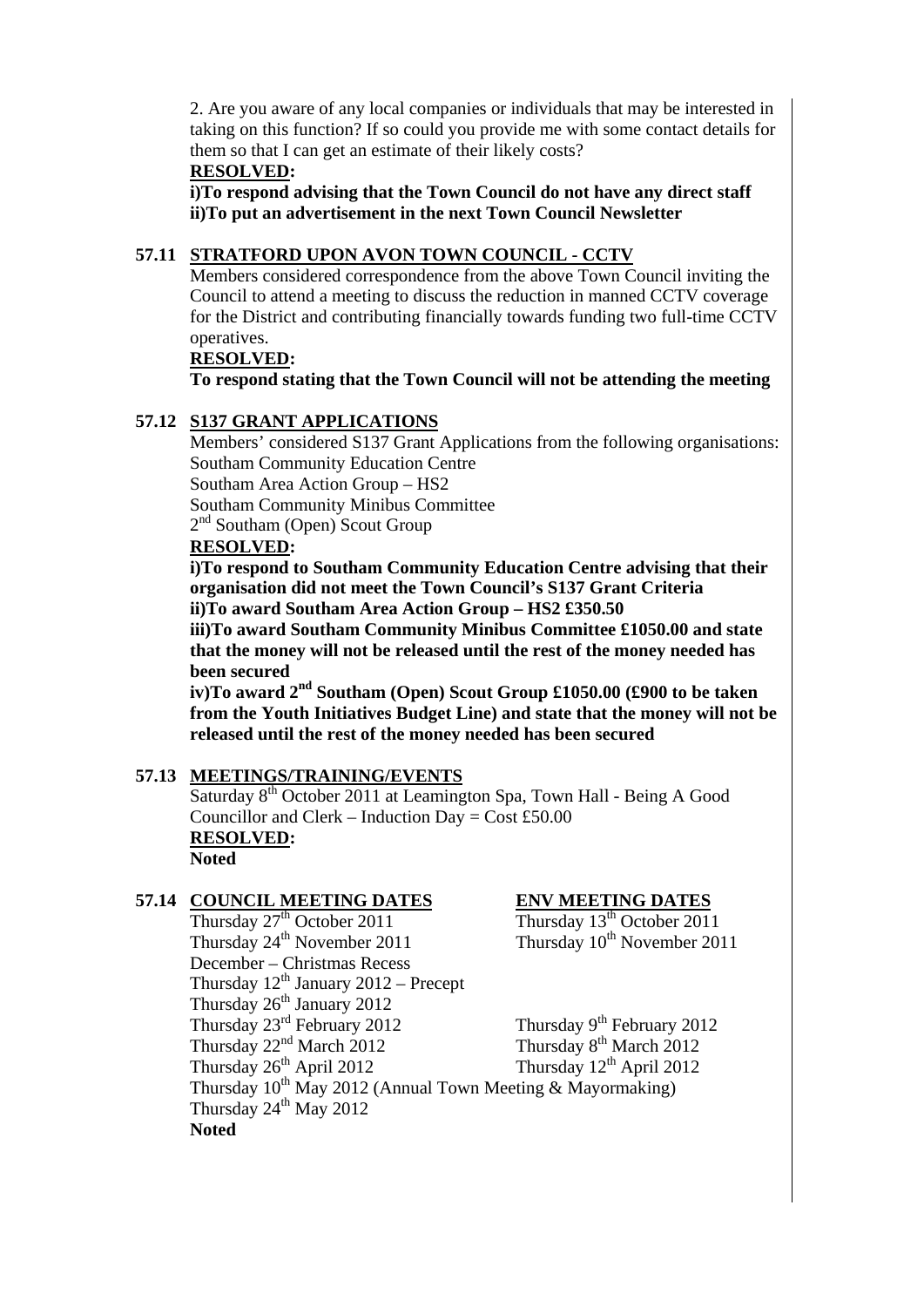## **58. CORRESPONDENCE**

## **58.1 SOUTHAM CHRISTMAS LIGHTS ASSOCIATION – GRANT THANK YOU Noted**

## **58.2 STOWE DRIVE/BROWNS BRIDGE JUNCTION – WCC Noted**

## **58.3 HEROES WALL – MR BROMWICH**

Cllr M Gaffney requested a recorded vote The following Councillors voted 'Yes' to the proposal Cllr D Wise Cllr A Forster Cllr L Hewer Cllr J Ward

The following Councillors voted 'No' to the proposal Cllr M Gaffney Cllr C Worsh Cllr M Willoughby Cllr J Soni

The following Councillor 'Abstained' Cllr D Williams

## **RESOLVED:**

**i)In accordance with Standing Orders, Cllr M Gaffney had the casting vote and voted 'No' to Mr Bromwich's proposal ii)To advise Mr Bromwich accordingly** 

## **58.4 VILLAGE DESIGN STATEMENTS ON THE SDC WEBSITE**

Members considered SDC's request to waive their copyright to the Town Council's Village Design Statement in order for the document to be placed on the SDC Website.

### **RESOLVED:**

 **To inform SDC that the Town Council gives authorisation for the Town Council's Design Statement to be placed on the SDC Website** 

## **59. REPORT ON A MEETING OF THE ENVIRONMENTAL WORKING PARTY ON 8th SEPTEMBER 2011**

### **59.1 TOLLGATE ROAD PLAYING FIELD LEASE**

Members considered correspondence from WCC that set out proposals for the new lease

### **RESOLVED:**

**i)To advise WCC that Southam Town Council want the status quo to continue – renew lease as at present with a 20yr minimum ii) That the Town Council is happy to alter the time of access for school from 1300 – 1600 hrs at present to 1000 – 1600 hrs** 

**59.2 GYPSEY & TRAVELLER AND SHOWMAN NEEDS ASSESSMENT** Members considered the survey **RESOLVED: To complete the questionnaire accordingly**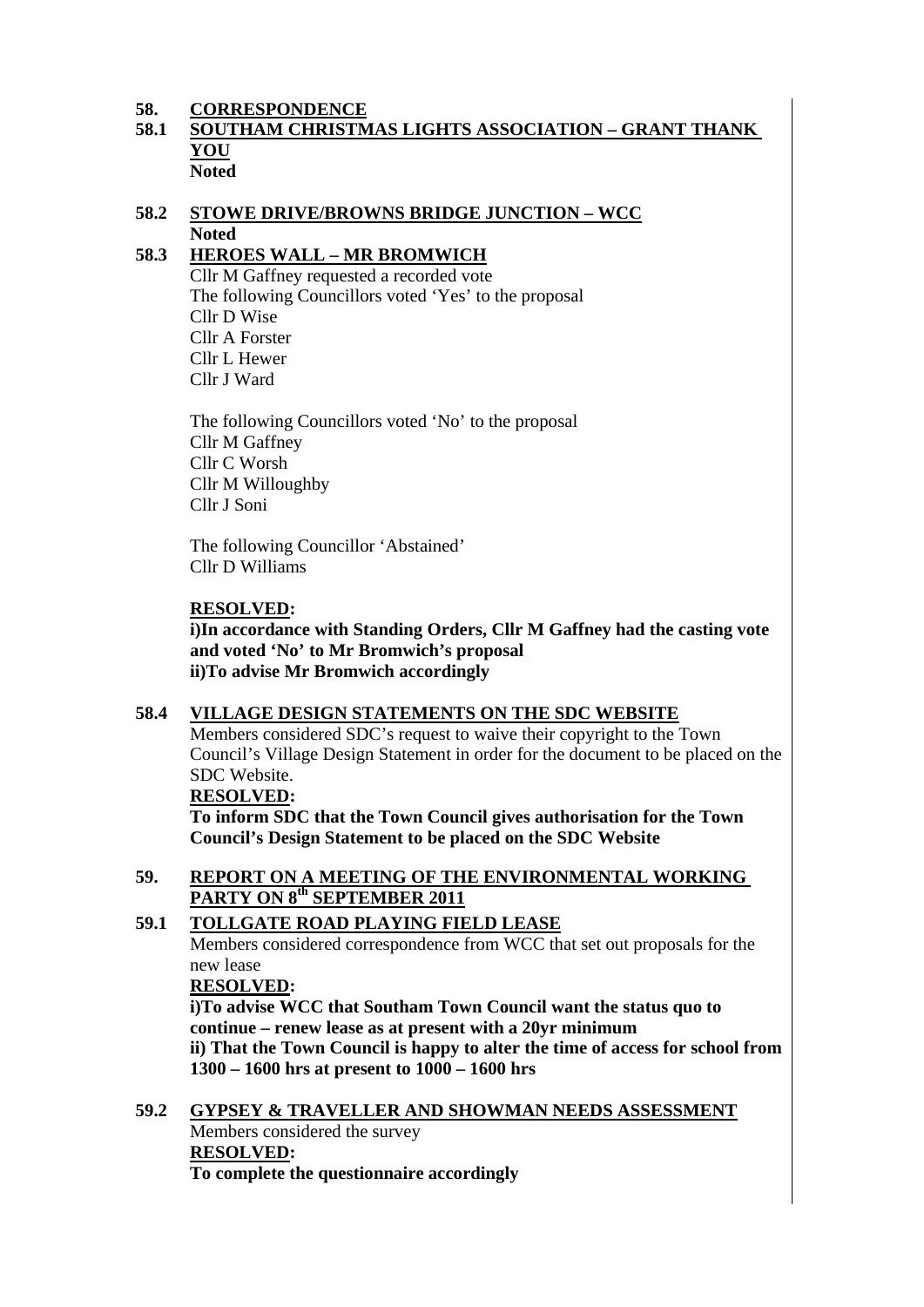## **59.3 TESCO S106 – BUS SHELTER PROVISION**

Members considered correspondence from WCC **RESOLVED:** 

**To advise WCC that Southam Town Council do not want to proceed regarding taking on the maintenance of the two new Bus Shelters that will be installed as part of the Tesco S106 agreement** 

## **59.4 POLICE – SAFER NEIGHBOURHOOD TEAM MEETING**

Members considered an invitation to attend a meeting at Long Itchington Community Centre to discuss any issues and explain the Police structure. **RESOLVED:** 

**That Cllr D Williams will attend the meeting and represent the Council** 

## **59.5 TOWN COUNCIL OFFICE COMPUTER SYSTEMS**

Members considered the quotations to replace the Town Clerk and Deputy Clerk computers as well as the server

### **RESOLVED:**

 **i) That Members' authorise the replacements as quoted by Dealer Systems, subject to a member's overview to a maximum cost of £5000** 

 **ii) That a line is added in next year's budget of £1000 a year towards future replacements** 

# **59.6 PROPOSED SPEED LIMIT CHANGES RESOLVED:**

**i)To advise WCC that Southam Town Council support the proposed Speed Limit Changes in the vicinity of Bascote Heath** 

## **59.7 MAINTENANCE WORK AT VARIOUS PLAY AREAS RESOLVED:**

**i)To accept the quote from Durasport for repairs at Park Lane Recreation Ground, Tollgate Road, The Furrows, Shepherds Hill, and Ascote Way** 

### **59.8 THE ROLE OF THE COMMUNITY FORUM** Members considered an invitation from Bishops Itchington PC

**RESOLVED:** 

**To respond stating that Southam Town Council will not be represented at the meeting** 

## **59.9 SDC GROUNDS MAINTENANCE CONTRACT**

Members considered correspondence from SDC seeking views on the services provided and what the council would like to see as part of future provision  **RESOLVED:** 

 **To respond stating that the Town Council would like an enhanced service in all areas and to state that the present service is not always to a good standard e.g. litter not picked up and do not always achieve their stated level of service** 

### **59.10 THE DIAMOND JUBLIEE CELEBRATION BEACONS**

Members considered correspondence regarding whether they wish to participate in a nationwide co-ordinated lighting of Jubilee Beacons **RESOLVED:** 

 **That Southam Town Council are not in a position to erect a beacon**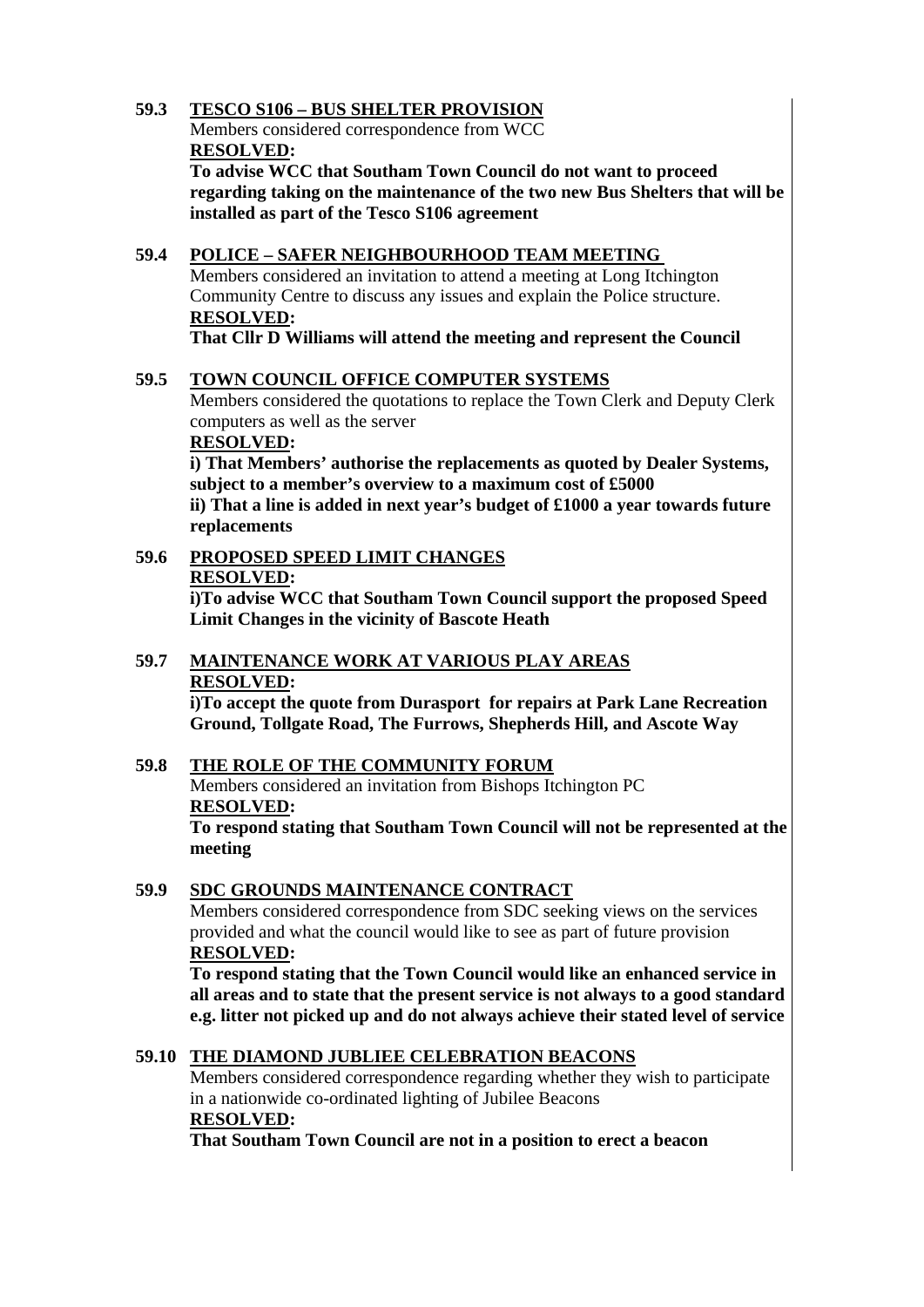## **59.11 PROPOSAL FOR STONETON WIND FARM BY EDF ENERGY RENEWABLES**

Members were made aware of a public exhibition **Noted** 

## **59.12 STREET CLOSURE FOR RETRO REVIVAL EVENT ON SATURDAY 24TH SEPTEMBER**

Members considered correspondence regarding a road closure for the above event **RESOLVED:** 

 **Members voted and rejected the proposal on safety grounds. If the Road Closure plan is amended to allow flow of traffic from Warwick Road around to Oxford Street then the Town Council would have no objection.** 

### **59.13 ISSUES FOR DISTRICT AND COUNTY COUNCILLOR**

 **i)When are bus shelters to be erected by WCC on Warwick Road? ii)Roundabout at Kineton Road- When is this roundabout going to be replanted as part of the Tesco S106 Agreement?. Also other roundabouts were going to be improved as per a recommendation by Southam First to Cllr Appleton** 

### **60. MEMBERS' ITEM – CLLR D WILLIAMS**

Members considered Cllr William's request to run a music event for the local youth at the Park Lane Recreation Ground on Friday 23<sup>rd</sup> September 2011 **RESOLVED:** 

**That Southam Town Council gives permission for this one-off event, subject to the normal letting conditions** 

### **61. INFORMATION FROM COUNTY AND DISTRICT COUNCILLORS** Cllr Appleton advised the following:

- That the Bus Shelters will be installed before Christmas
- That as a result of the recent fatalities along the A426 Rugby Road, he has requested that the speed limit be reduced

### **62. BUSINESS WHICH IN THE OPINION OF THE MAYOR SHOULD BE CONSIDERED AS A MATTER OF URGENCY**

### **62.1 MAYFIELD ROAD OPEN SPACE - LEASE**

The Town Clerk advised that the current lease comes to an end in September 2011 and that the Coventry Diocese would like to grant the Town Council a new agreement for 12 months based on the same financial agreement. However, because it is a new agreement and not an extension to the old agreement, the Town Council would have to pay for the legal fees  **RESOLVED:** 

**To respond stating that the Town Council do wish to continue to lease the land, but consider an extension to the existing lease as sufficient, as it is just for a 12 month period. If a new agreement is drawn up and the council has to pay the legal fees, they could be left with paying as much in legal fees as they do to lease the land**